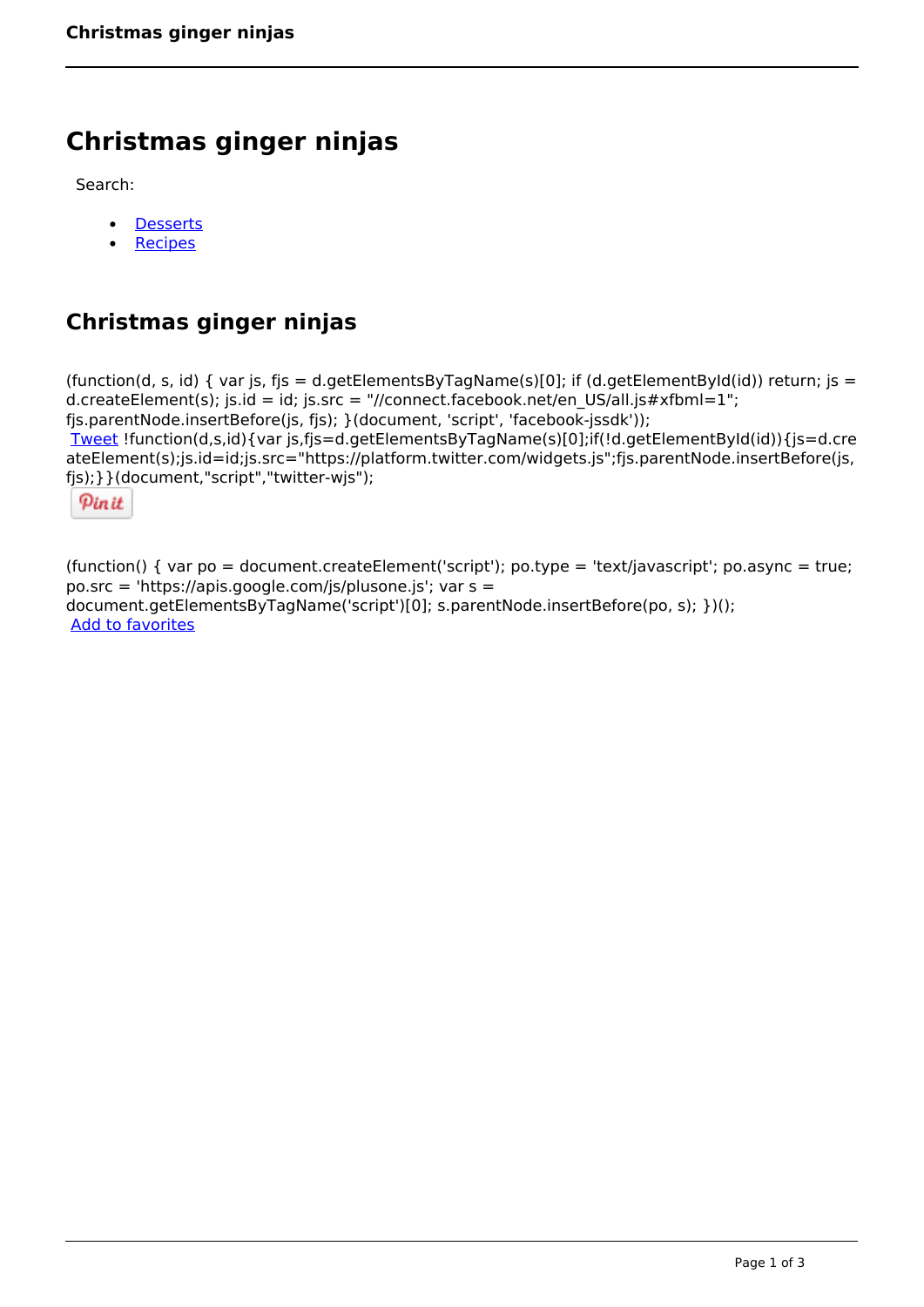# **Christmas ginger ninjas**



Rate this recipe

0 people are cooking this [Count me in](https://www.naturalhealthmag.com.au/flag/flag/favorites/2240?destination=printpdf%2F2240&token=4b71490ddc7d75164905e6bdfd689a9c)

Celebrate Christmas with these fun ginger ninjas by the punk queen of pastry, Anna Polyviou.

**Ingredients** (Serves 15) Prep time: 2 hours Cooking time: 20 mins

- 800g Plain flour
- 60g Baking powder
- 5g Ground ginger
- 15g Mixed spice
- 5g Salt
- 2 Lemons, zest
- 100g Unsalted butter, room temperature
- 200ml Honey
- 180g Soft brown sugar
- 125ml Milk
- 4 Eggs

#### **Royal icing**